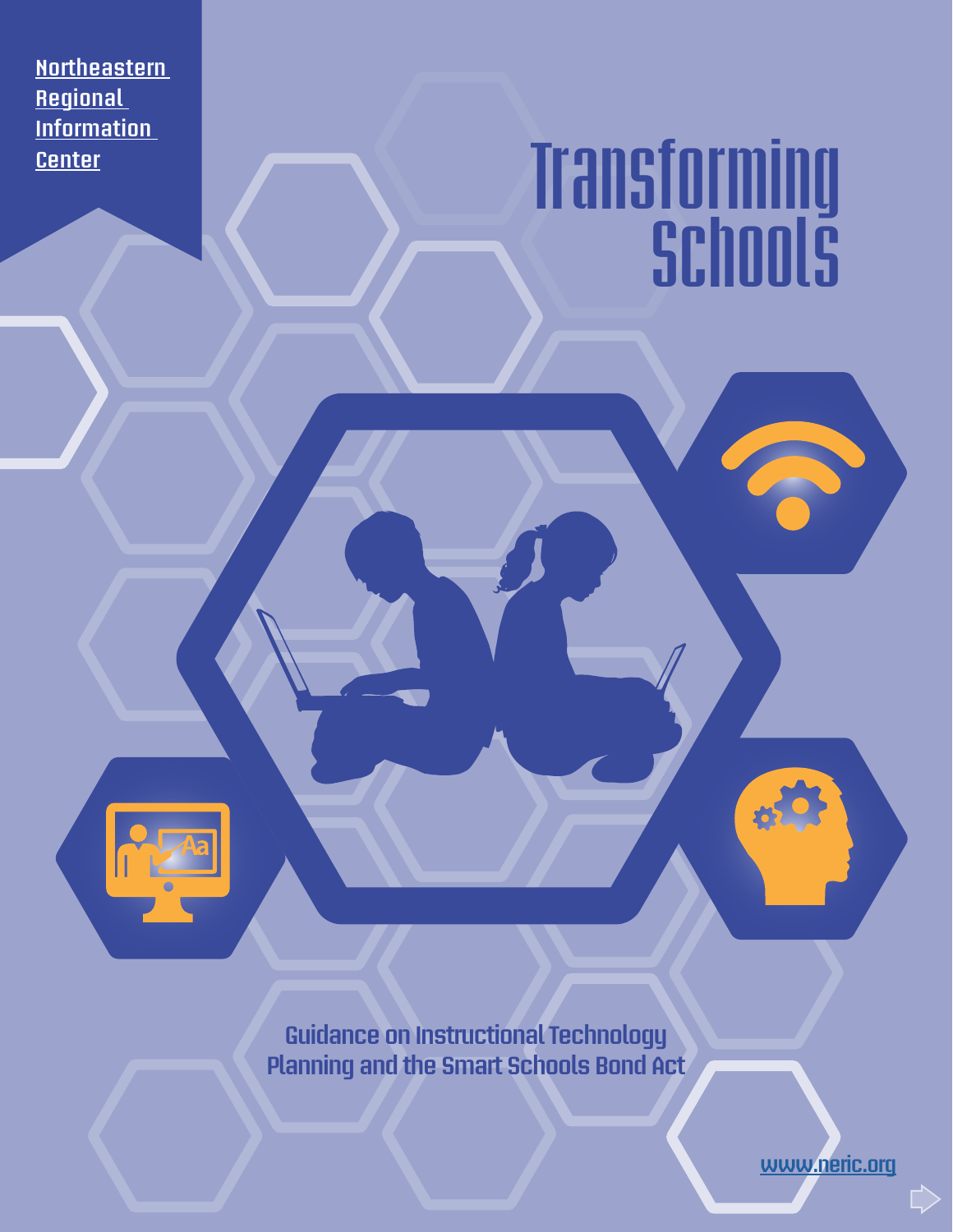#### **Introduction**

## **Imagine a learning environment ...**

... where students and teachers have access to content and tools to connect and collaborate anytime and anyplace. Where students have individualized learning paths based on both their specific styles for learning and their interests. Where students collaborate with a global community of students, teachers and others in support of their learning.

Imagine an environment where students ask questions. **Research. Propose solutions. Create. Innovate.** 

In this environment, students are empowered and drive their learning. They learn independently and with a group of "critical friends" from within the school, across the community and around the world.

In this environment, learning is relevant and applicable. Here, students can make direct connections between what they are learning and their own lives.

In this learning environment, students strive to succeed, but use failures as opportunities for growth. Here, students' well-being is paramount and nurtured and protected so that true learning can take place. Click here to explore this environment.

## **Do your schools look like this today?**

The Smart Schools Bond Act was approved by New York's voters in November 2014 and offers districts an opportunity to transform schools to prepare learners for a world not yet imagined. But, how can we reimagine and go about transforming our schools and our classroom spaces to provide this environment for our students? What changes need to occur in terms of physical, virtual and blended instructional design to promote collaboration, problem-solving, innovative thinking and creativity within a safe, sustainable, technology-rich environment?

**Click on the icons to explore how you can transform education in your schools:**



**Curriculum, Pedagogy & Assessment**



**Infrastructure, Security & Technology**



**Leadership, People & Culture**

**Click the "deep dive" icon, or text boxes, found throughout this publication for a more in-depth exploration of the topics.**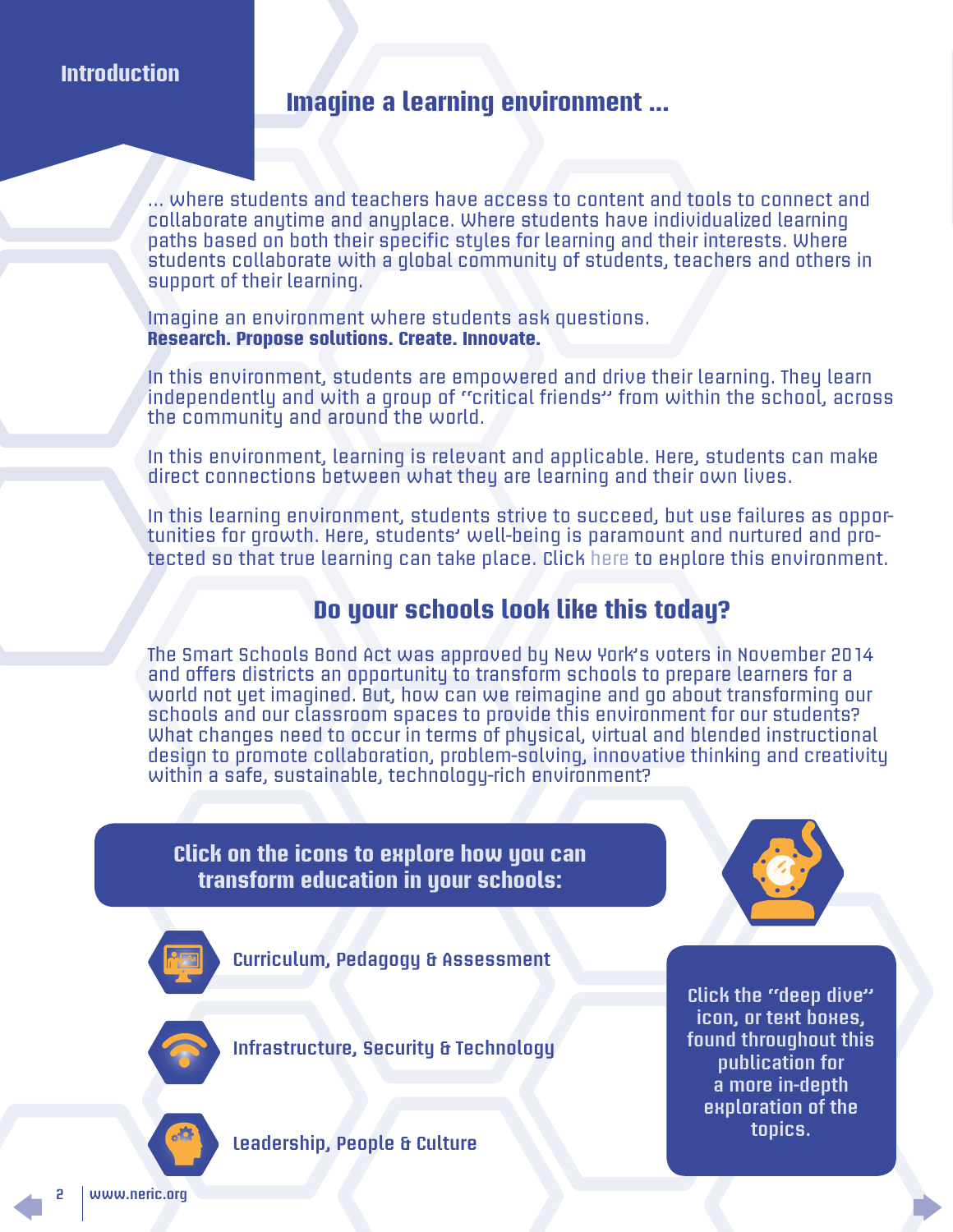

## **The new classroom**

**( hover over shaded terms for more information )**

**I**n a transformed<br>**I** school, the clase school, the classroom is not defined by the walls of a single physical space. The new classroom is everywhere. In this environment, what would a day in the life of a student look like if we took full advantage of new technologies for teaching and learning?



#### **Follow this student as she...**

Prepares for the day by using her personal device to log in to the school's portal/virtual space to review schedules, activities and deadlines.

She heads to school on the bus. The bus is not just transporting students to school, it's a portable learning environment. She uses her personal device to connect to her virtual space to work on an individual assignment or to connect with others around a joint project.

Once at school, she interacts with other students, with teachers and with other school staff. This may happen in classrooms, in libraries, in the lunchroom, in the hallway or in a virtual space.

When she enters a classroom, the room looks much different than the day before, the week before, the month before. Furniture is flexible and aligned to the learning activities that day.

Today starts with a full-class activity. The teacher takes students through preliminary exercises on the room's presentation system, with students following along on their personal devices within the school's virtual space.

Now the teacher directs students to gather in smaller groups physically within the room and virtually in online spaces. Within this space, our student collaborates on a project. She connects with another classroom via video to further inform the project. She consults with others in the group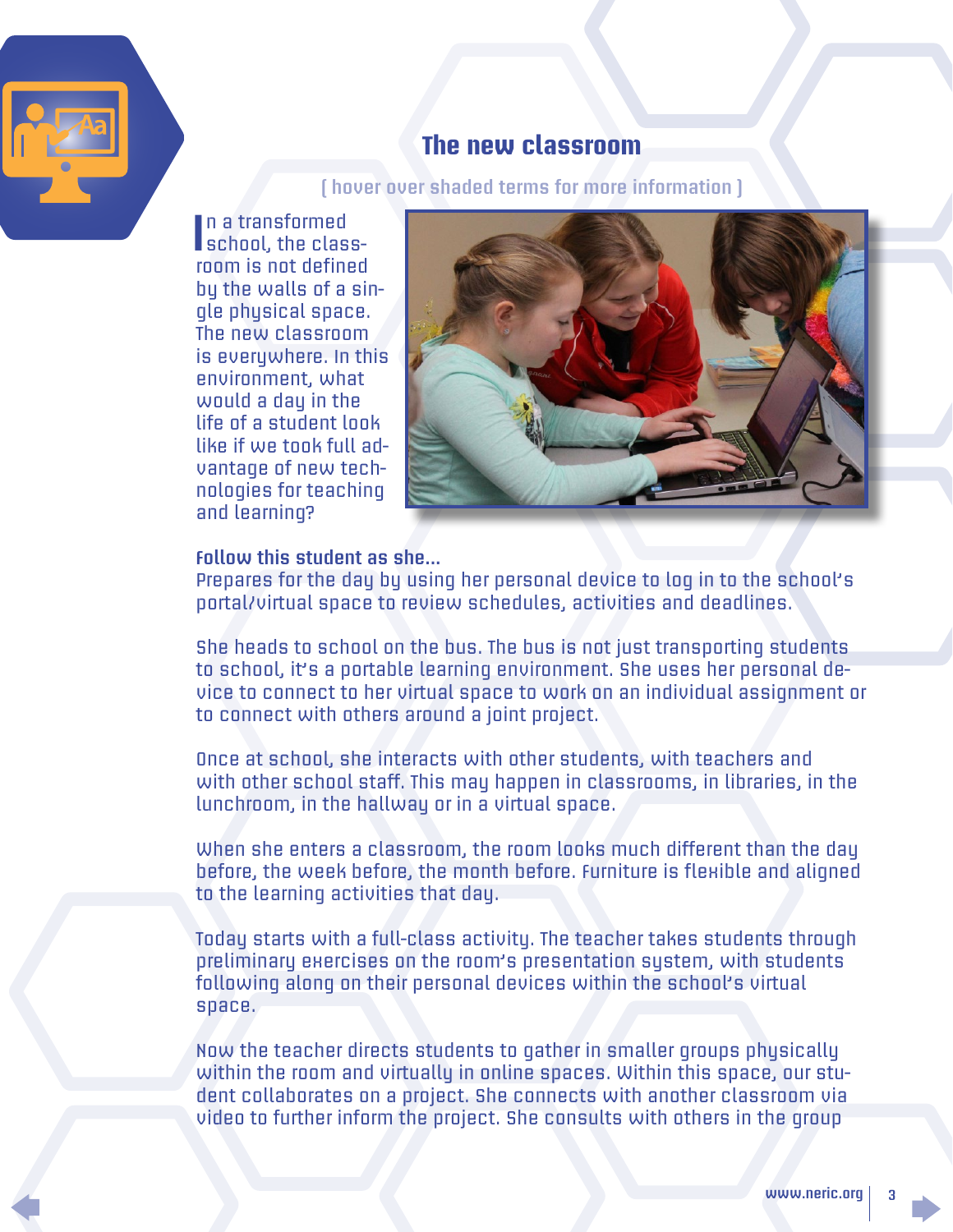continue project devi

learning technology. nect online.

#### **She generates idea**

classmates about a

often novices get help from other users. The presentation are handling questions in the presentations of the p Makerspaces provide tools and munity environment  $-$  a librar center, private organization or  $\epsilon$ people to gather to share resour edge, work on projects, networ

An educational e-portfolio is a digital collection of student work that proves mastery of a set of skills, applied knowledge and attitudes. While portfolios have long been used as collection and assessment tools in education, current web-based technologies have made it easier to build, maintain, share and archive student learning in digital forms. Often, novices get help from other users.

**Using digital/e-portfolios in the classroom:**

- about whether this  $\mathbf{p}$   $\bullet$  makes classroom learning more accessible to presentation, a digital story or a component of the teach-story of the teach-story of the teachers and administrators.
- er is working with an our persons, codensity and dammediately.<br>her togeber, Uer toor: Our Provides a window into student learning. her teacher. Her team schedules and while while schedule collining.
- net coconon home count of the showcases both student achievement and student that evening, where learning over time.
- On her way to her net what can be collected from traditional letter grades. • Provides additional assessment information beyond
- online is graded and  $\blacksquare$   $\blacksquare$  Provides students with a vehicle for regular feedback her school can't offer and dialogue with their teachers. The works of the works o
- with a teacher and  ${\bf c}$   $\quad \bullet$  Allows students to think critically and reflect upon their work.
- in the class through  $\blacksquare$  . Enables teachers to develop a picture of the learning plays. All students in the construction of the con-con-presence of the commitmore attention.
- During unassigned ti**read parents, and students and extends academic lessons** • Increases student engagement, promotes a continu ing conversation about learning between teachers, beyond school walls.
- ces provide tools ant reand kinds of intelligence that often are not measured i vironment — a librari business, she prepares to present finding about field tests. • Offers opportunities for students to showcase skills
- vate organization or  $\epsilon$   $\qquad$  provides opportunities to teach students such gather to share resol and technological skills as how to import pictures, resize k on projects, networ images, take screen shots, or use a digital or video. advisors may be available sometime, americation from the series of the time of the time of the time, and the t camera.

from other students and community members, located both physically in Source: Educational Technology and Mobile Learning the room and virtually within the online space.

Basketball practice moved to the lower gym? She receives a push notification, so she knows she is headed to the right location.

While she is at school, her parents review the **digital portfolio** of all of the projects and activities she is working on. Her parents reference resources available to them via the **school's portal** in preparation for helping their daughter when everyone is home that evening.

#### An Internet site providing access to other sites.

Im within the school portal  $\tt ther.$  This activity is in preparation for a project to be conducted in tomorrow's class. She is also reminded on her personal device to connect into the previously scheduled 8 p.m. online meeting with her small group.

**4 www.neric.org**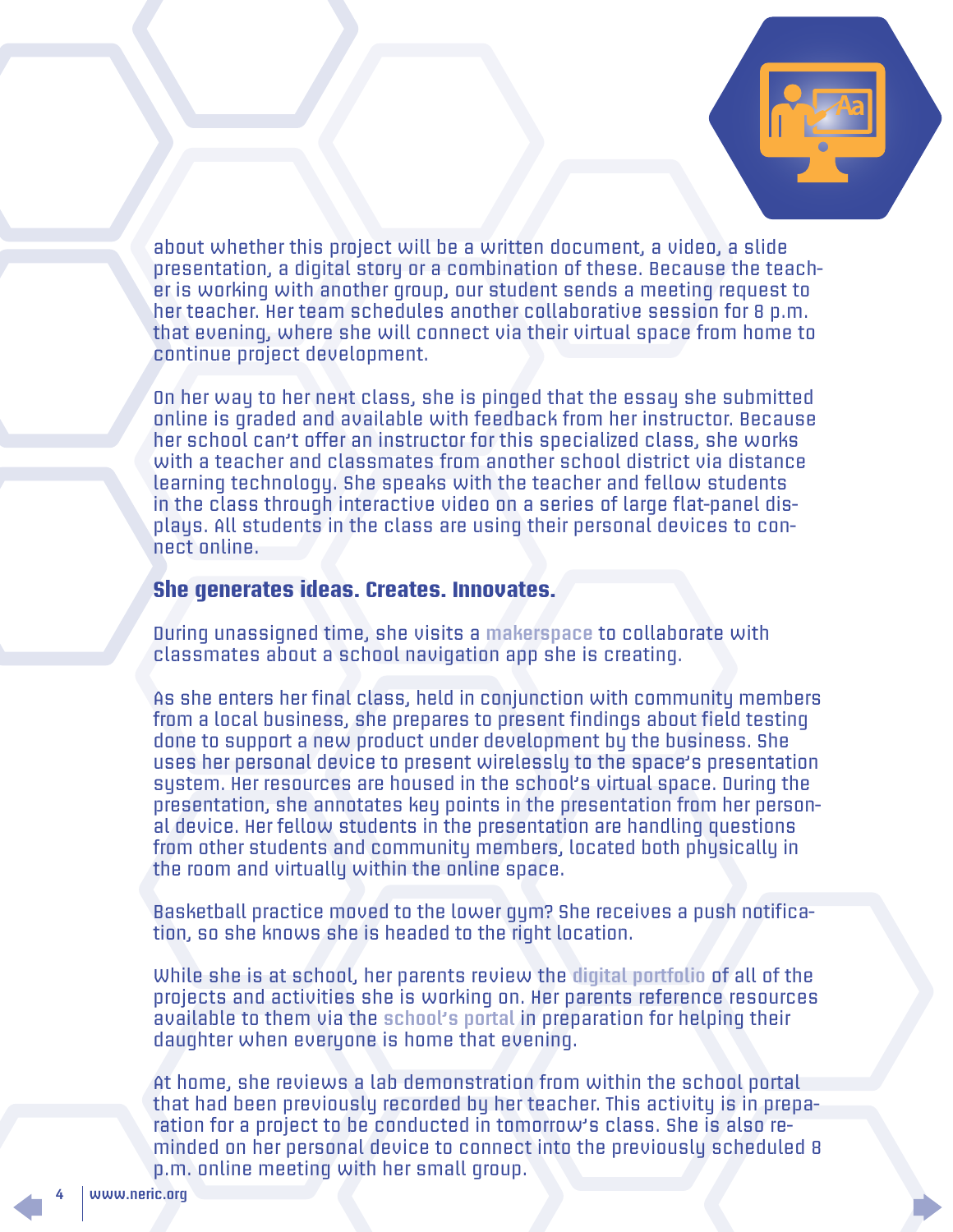## **Curriculum, Pedagogy & Assessment**

## **Establishing a new vision and new models for learning**

**T** o establish the new classroom,<br>Start with a very basic question:  $\overline{\phantom{a}}$  constablish the new classroom, district leaders must

**"How do you envision students learning in your school?"**

Then closely follow up with these questions:

**"What technologies will help make this type of learning more achievable?"** 

**"Through what pedagogical design?"** 

Answers to these questions will inform districts about changes they need to make in student learning spaces. New technologies and learning models provide districts with opportunities to transform learning spaces and foster the district's vision for student learning.

In the "new classroom," spaces for learning become:

**Intertwined and interconnected.** 

- **Flexible, evolving, repurposed and adaptive.** Any space can be transformed into a learning environment, allowing for a combination of large-group, small-group and individualized learning activities. Old spaces are transformed for new purposes (for example, a computer lab evolves into a makerspace).
	- **Virtual.** Online hubs/networks of synchronous (same time) and asynchronous (different time) activities and resources.
- **Community-based.** School is the center of the community and serves as an information and collaboration hub.
- **Global.** Learners connect and collaborate with resources beyond the school and local physical community.
- **Omnipresent.** Learning time and space is extended beyond the traditional school day into homes and communities.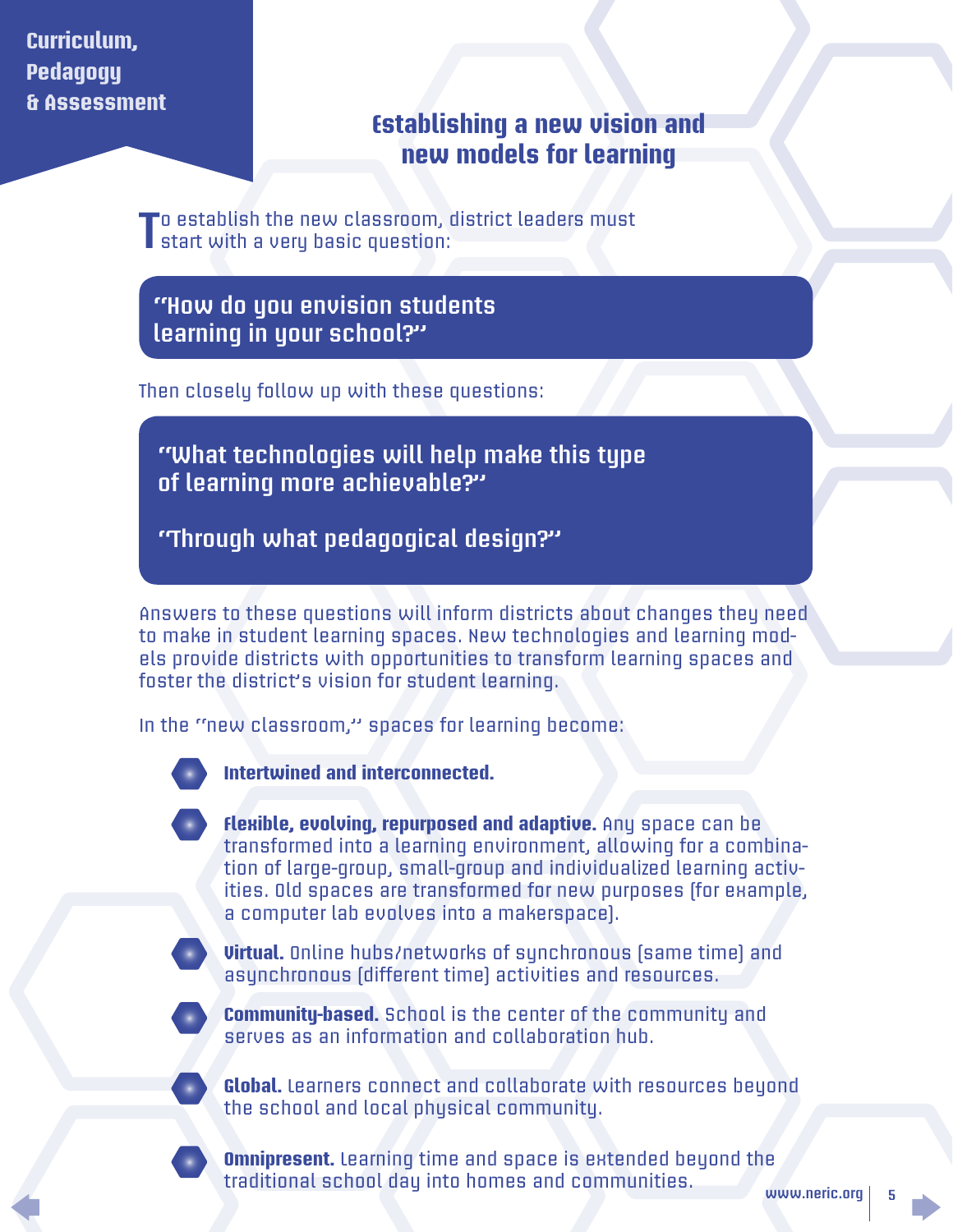#### **Curriculum, Pedagogy & Assessment**

**D**esigning education to meet<br>Uthe needs of society is a top priority of our education systems. "Educated workers need a conceptual understanding of complex concepts, and the ability to work with them creatively to generate new ideas, new theories, new products and new knowledge." – Organization for Economic Cooperation and Development (OECD)

In addition to defining the transformed space, districts must define the transformation of curriculum, pedagogy and student assessment beyond compliance and into a culture of innovation.

Schools must re-imagine their program of study to build a connective ecology of learning where knowledge is created and built.

Students, teachers and administrators are not just active participants within a school

#### **Curriculum**



building but are connected with engineers, researchers, policy-makers and other global community stakeholders to provide an enhanced curriculum that exceeds existing curriculum standards and expectations. Schools become hubs for innovation.



- Individuals are simultaneously involved in many settings.
- Individuals create learning contexts for themselves within and across subjects.
- The boundaries between settings can be permeable.
- Interest-driven activities can span contextual bound aries and be self-sustaining given adequate time, freedom and resources.

(Barron, 2006, pp. 199‐201). Barron, B. (2006). Interest and self-sustained learning as catalysts of development: A learning ecologies perspective Human Development, 49, 193-224.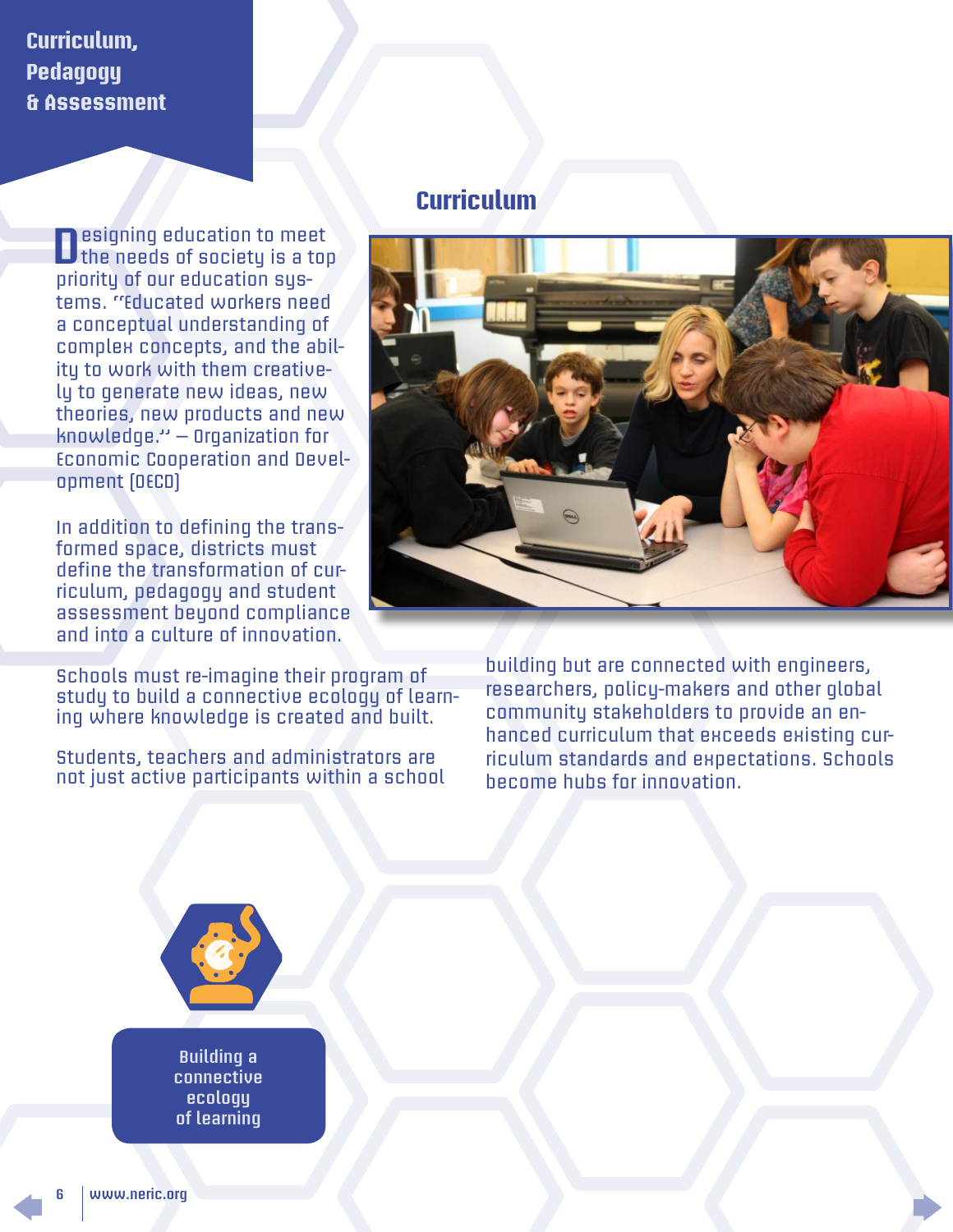## **Curriculum, Pedagogy & Assessment**

## **Pedagogy** — **the art and science of teaching**



**l**<br>dents<br>ciety to dents **Completive and the complex system with** ciety to continuous adaptation. The continuous adaptation. manag

work v**ich knowledge.** 

Innovati

A transformed school is a place where learning is transparent within a **socio-ecological system.**

Learning can happen at any time and in a variety of settings, not just the

ents and administraed in a transformed idea-generators,  $rs$  and innovators

**10 Ways to Teach Innovation**

#### **Some considerations for learning in a transformed school:**

#### **Student-centered learning models:**

school building.

- Teachers are facilitators and look to students for answers as much as students look to teachers for guidance. Students learn from one another, from the teacher and from resources avail able outside the school walls.
- Learning is personalized and different iated for each student based on his/her proficiencies, learning styles and inter ests.
- Competency-based student learning. Time, place and pace are not barriers to learning. Instead, students progress and are assessed on their mastery of content and the development of their skills, not purely on being present in the classroom. Students are active, not passive, learners.

#### **Students:**

within a community that promotes invention. Teachers and administrators are required to have the same skills they are developing in their students — flexibility, creativity, an ability to work collaboratively and to think

• Are social scholars;

innovatively.

- Are fluent, flexible, adaptive, tolerant of ambiguity;
- Ask questions, generate ideas, take risks, "sell" their ideas;
- Are co-constructors of knowledge;
- Are empowered and motivated/ independent and autonomous;
- Define and evolve their identity, citizenship and sense of well-being.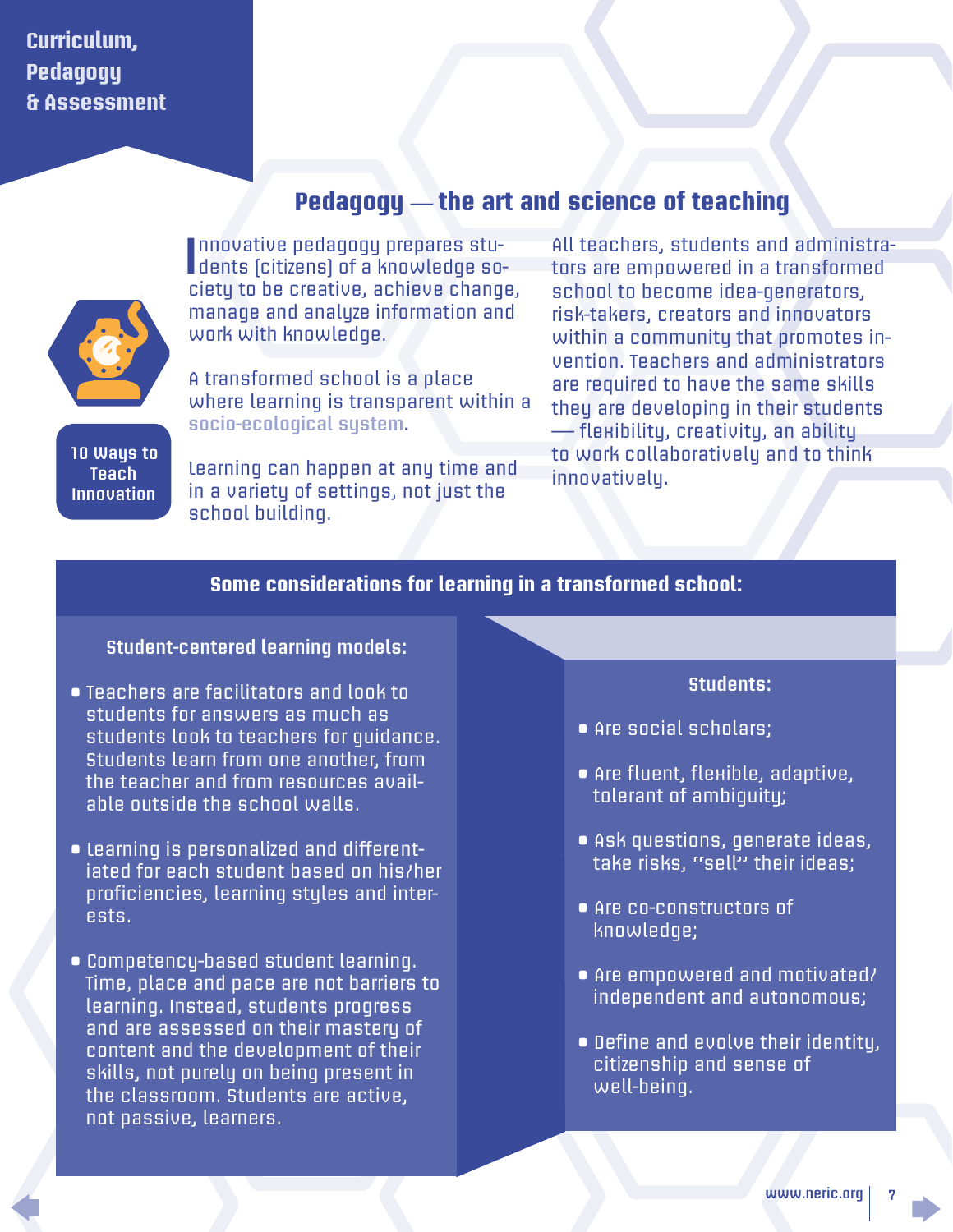

#### **Assessment**

**Realities dictate districts will need to provide some form**<br>**of standardized assessment of students. However, a** transformed school will require additional forms of as-

 $\begin{bmatrix} \text{range} \end{bmatrix}$  teristics:

produced as a result of a project. Stepts drive assigns, research, de-

velop defendable hypotheses and viewpoints, debate and collaborate with peers and create an original **deliverable** as an outcome. Students then critically evaluate their own work and peer work for continuous improvement.

**Differentiated.** Using multiple formats to demonstrate learning.

**Collected and maintained digitally.** Students have digital portfolios to maintain an ongoing collection of their work and projects.



click on links to the right

- [Evaluation and Assessment Slideshare](http://www.slideshare.net/OECDEDU/oecd-review-on-evaluation-and-assessment-frameworks-for-improving-school-outcomes-synthesis-report-what-have-we-learned)
- [Assessment for Learning Formative Assessment](http://www.oecd.org/site/educeri21st/40600533.pdf)
- **Formative Assessment: Improving Learning in**  [Secondary Classrooms](http://www.oecd.org/edu/ceri/35661078.pdf)
- [Progression in Creativity: Developing New Forms](http://www.oecd.org/edu/ceri/50153675.pdf)   [of Assessment](http://www.oecd.org/edu/ceri/50153675.pdf)

**More information about the Pedagogical Model of Learning in a Transformed School:**

- • [Knowledge-building](http://www.knowledge-building.org)
- Conceptual change teaching

[Resource 1](https://www.narst.org/publications/research/concept.cfm)

[Resource 2](http://cosmos.phy.tufts.edu/~zirbel/ScienceEd/Teaching-for-Conceptual-Change.pdf)

[Resource 3](http://www.academia.edu/4947695/Strategies_for_Facilitating_Conceptual_Change_in_School_Physics)

- Designed-based learning [Resource 1](https://gse-it.stanford.edu/research/project/dbl) [Resource 2](http://www.ascd.org/publications/researchbrief/v5n06/toc.aspx)
- [Competency-based](http://www.ed.gov/oii-news/competency-based-learning-or-personalized-learning)

## **Emergent Technologies in a Transformed School:**

- Mixed/augmented reality [Resource 1](http://augmentedrealityeducation.blogspot.com/)
- [Scientific data/learning](http://tech.ed.gov/wp-content/uploads/2014/03/edm-la-brief.pdf) **analytics**
- [Visualization](http://www.cmu.edu/teaching/technology/tools/informationvisualization/)
- [Online/embedded](https://books.google.com/books?id=0MqeBQAAQBAJ&pg=PA184&lpg=PA184&dq=Online+embedded+sensors+in+education&source=bl&ots=1mJP2eN6BQ&sig=B16jO6ijAPDTp5mCY2gHj9E8C3g&hl=en&sa=X&ei=tmcxVfDLI8GqyATa_oCgCQ&ved=0CDgQ6AEwAw#v=onepage&q=Online%20embedded%20sensors%20in%20education&f=false)  [sensors](https://books.google.com/books?id=0MqeBQAAQBAJ&pg=PA184&lpg=PA184&dq=Online+embedded+sensors+in+education&source=bl&ots=1mJP2eN6BQ&sig=B16jO6ijAPDTp5mCY2gHj9E8C3g&hl=en&sa=X&ei=tmcxVfDLI8GqyATa_oCgCQ&ved=0CDgQ6AEwAw#v=onepage&q=Online%20embedded%20sensors%20in%20education&f=false)
- [Open educational](https://www.oercommons.org/)  [resources](https://www.oercommons.org/)
- [Virtual and remote](http://k12.wiki.nmc.org/Virtual+and+Remote+Laboratories) **laboratory**
- [Seamless learning](http://www.academia.edu/2647326/Towards_A_Framework_for_Seamless_Learning_Environments)  [environments](http://www.academia.edu/2647326/Towards_A_Framework_for_Seamless_Learning_Environments)
- [Participatory media and](https://www.iste.org/explore/articleDetail?articleid=139)  [networking](https://www.iste.org/explore/articleDetail?articleid=139)
- [3-D Printing](https://www.iste.org/explore/articleDetail?articleid=251&category=Toolbox&article=10-ways-to-get-started-with-3D-printing)
- [Robotics](http://robotics.nasa.gov/edu/matrix.php)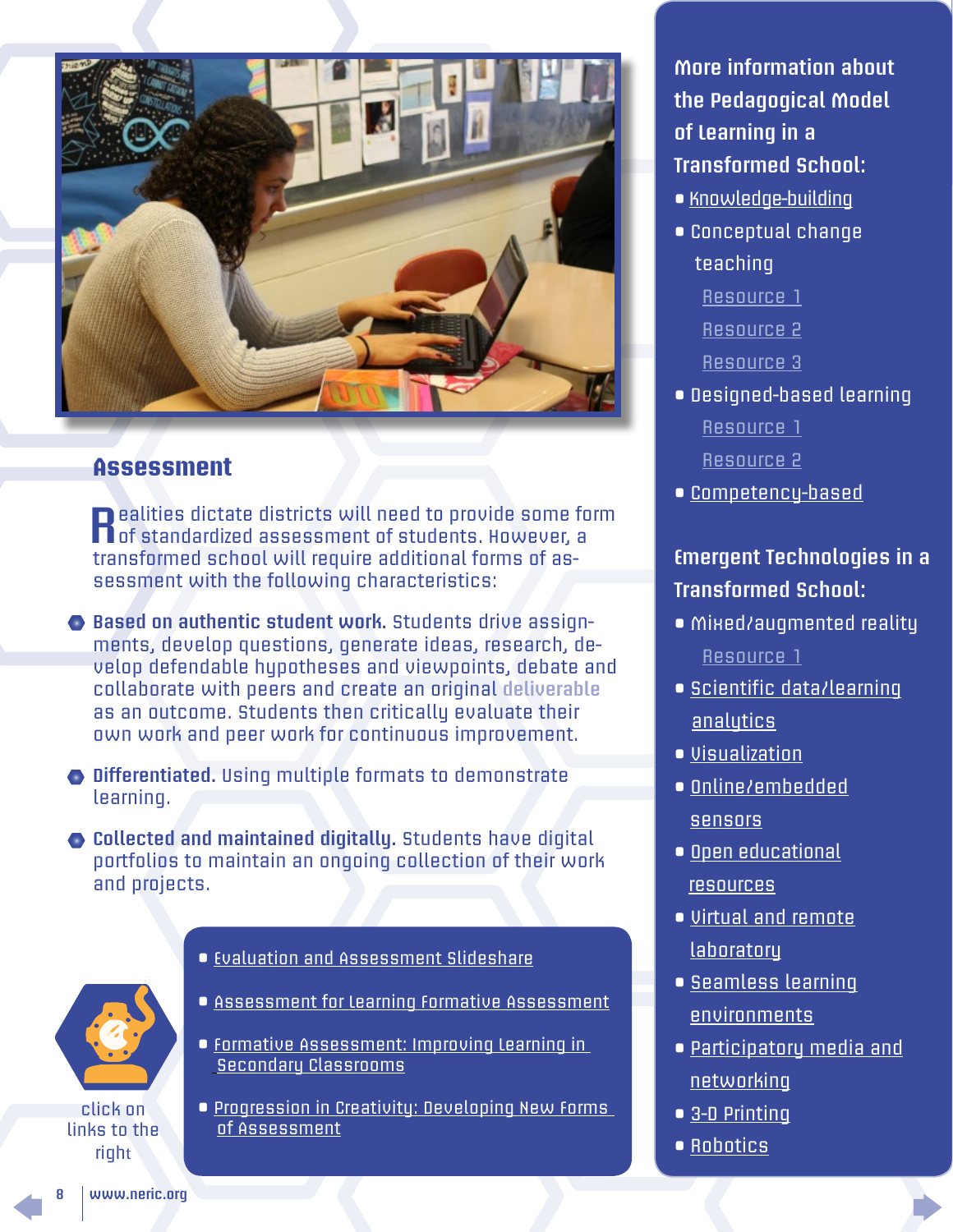**Infrastructure, Security & Technology**

## **Network infrastructure**



Wireless Network Design

The construction of a home, a school or an office begins with careful<br>I planning and the building of a solid foundation. The same is true when The construction of a home, a school or an office begins with careful constructing a transformative technology environment for students. Instead of concrete, bricks and mortar, the technology infrastructure foundation is reliant on critical components that enable high-speed connections between students and educational resources throughout the world. Highspeed broadband access, core network infrastructure systems, wired and wireless networking and IT support are the essential building blocks of a scalable technology foundation that enables 21st century learning. As we embark on strategic planning for the appropriate use of Smart Schools funding, these areas should be a primary focus when constructing your technology foundation:



**( hover over icons for more information )** to expand educational opportuni-High-speed Internet connectivity ties and access to learning.

**Broadba** switches and routers, form the backbone of both Scalable core equipment, such as firewalls, wired and wireless networks. High-performing core technology facilitates the efficient routing of information between internal users and external resources and this equipment is vital to sustain the free flow of information.

**Wireless Networking** for the first time in our history. With emerging ror the mot time in our motorg: with emerging<br>Wi-Fi standards promising performance levels at wr it standards profitionity performance tevets at<br>gigabit speeds, a robust, responsive and reliable gigable opeeas, a robase, responsive and retiable<br>wireless notwork is erities! to feellitete essen wireless network is critical to facilitate seam-<br>Isse sesses students and faculty. A reliable, responsive sup-Has become the preferred platform to connect students with information in the 21st century. Cisco Systems, Inc., a leading provider of wireless technology, reports traffic from wireless and mobile devices has recently exceed wired traffic less access.

> port system is as crucial as the physical infrastructure in providing the framework for a transformative technology-rich learning environment.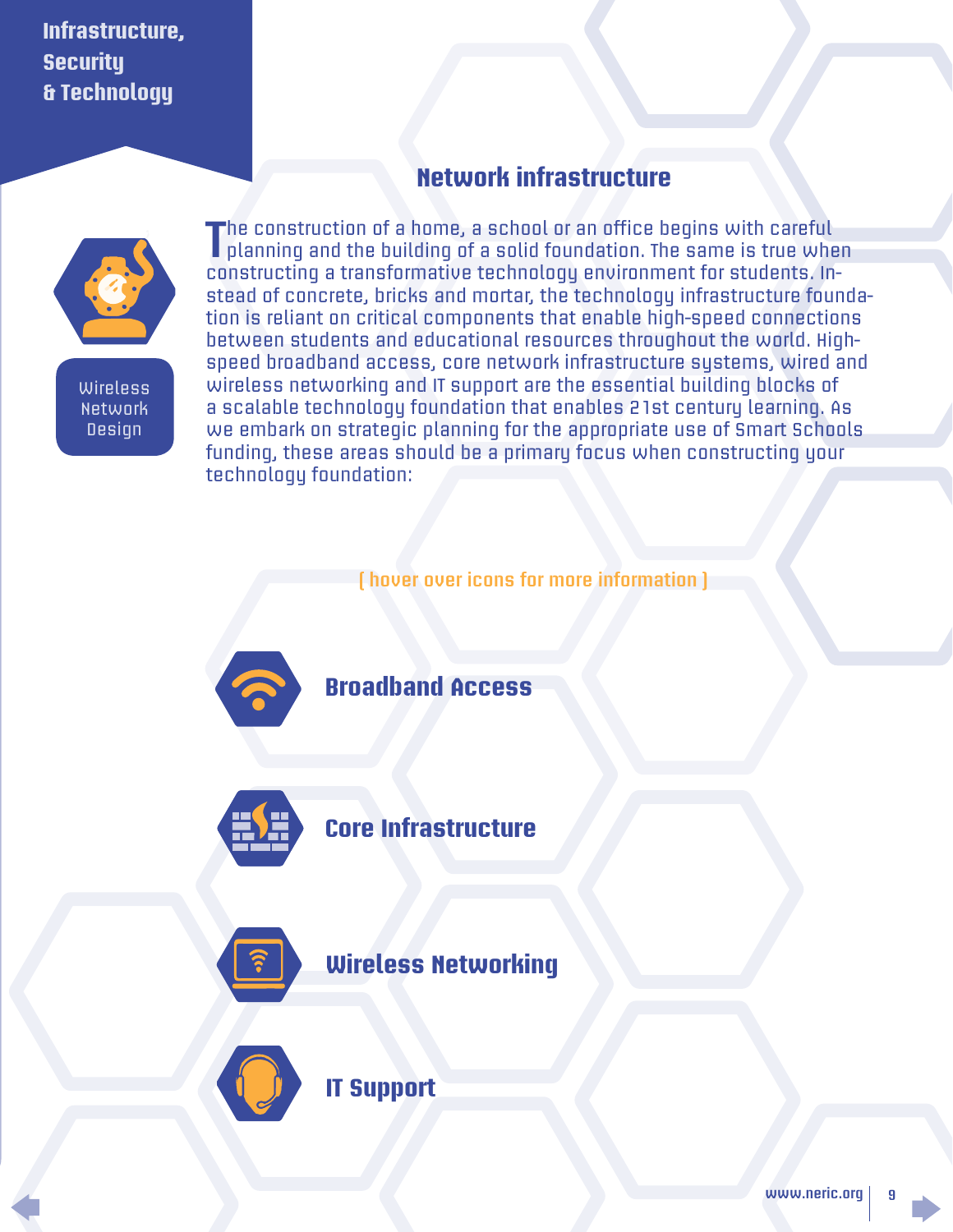## **Safety & security**

**I**n order for any learning environment to be engaging and productive, a student's basic human needs must first be met. Schools have always worked n order for any learning environment to be engaging and productive, a studiligently to meet these needs through such activities as providing child wellness and nutrition programs, designing and updating buildings to be well-lit, properly heated and ventilated and ensuring that proper building codes and insurance recommendations are adhered to in order to mitigate hazardous situations.

Schools today, however, have a whole new level of responsibility when it comes to creating and maintaining safe environments. The unfortunate reality is that societal changes have led to a new "normal" in terms of public expectation. Schools that do not have "active shooter" and "lockdown" plans in place are in the minority. Along with this new normal comes questions about the technology and building infrastructure that need to be installed, managed and updated.

Beyond the physical security of learning spaces, districts and their IT staff need to also have well-crafted approaches that will offer students, staff, families, community members and visitors easy and secure access to educational information with a varietu



**( hover over icons for more information )** access control has been used for other purposes. measure or security. Headers are also being placel<br>on classroom doors to log entry. The reports generan etassicom asers to tog emag. The reports gener<br>ated from the "swipe" of the security card are later atod nom the Towipe Tor the Booding bard are to<br>USPd for recording attendance Opportunity Act (HEOA) of 2008 relates to emergency sech as storage and printing areas for tools, hotwom<br>centers and business office filing rooms, as an extra eenters and sasmess onnee mang rooms; as an entit<br>measure of security. Readers are also being placed used for recording attendance. The station of station  $\mathbb{R}^n$ Access control systems serve as the first measure of security by determining who can automatically enter a district's buildings. Since its inception, Proximity readers are placed near sensitive areas, such as storage and printing areas for tests, network

> of bounds if they believe they will likely be caught. However, should an event occur, the taped video will help identify and resolve issues as they arise.

**Visitor M** ment confirms the individual's identification and com-**Mass Co**ndozens of individuals visit a building on any given day. The process of greeting, registering and handling members of groomg, regreemigence community members of emergency of  $\sim$ Managing and monitoring these individuals can be  $\overline{\phantom{a}}$ difficult. An effective visitor management system can assist by monitoring who each visitor is, who they or attendance calls. came to see, when they are on site and what areas they are authorized to enter. Effective visitor managepiles other relevant information, usually, by scanning a driver's license. This information is then checked against national and local databases for potential security problems.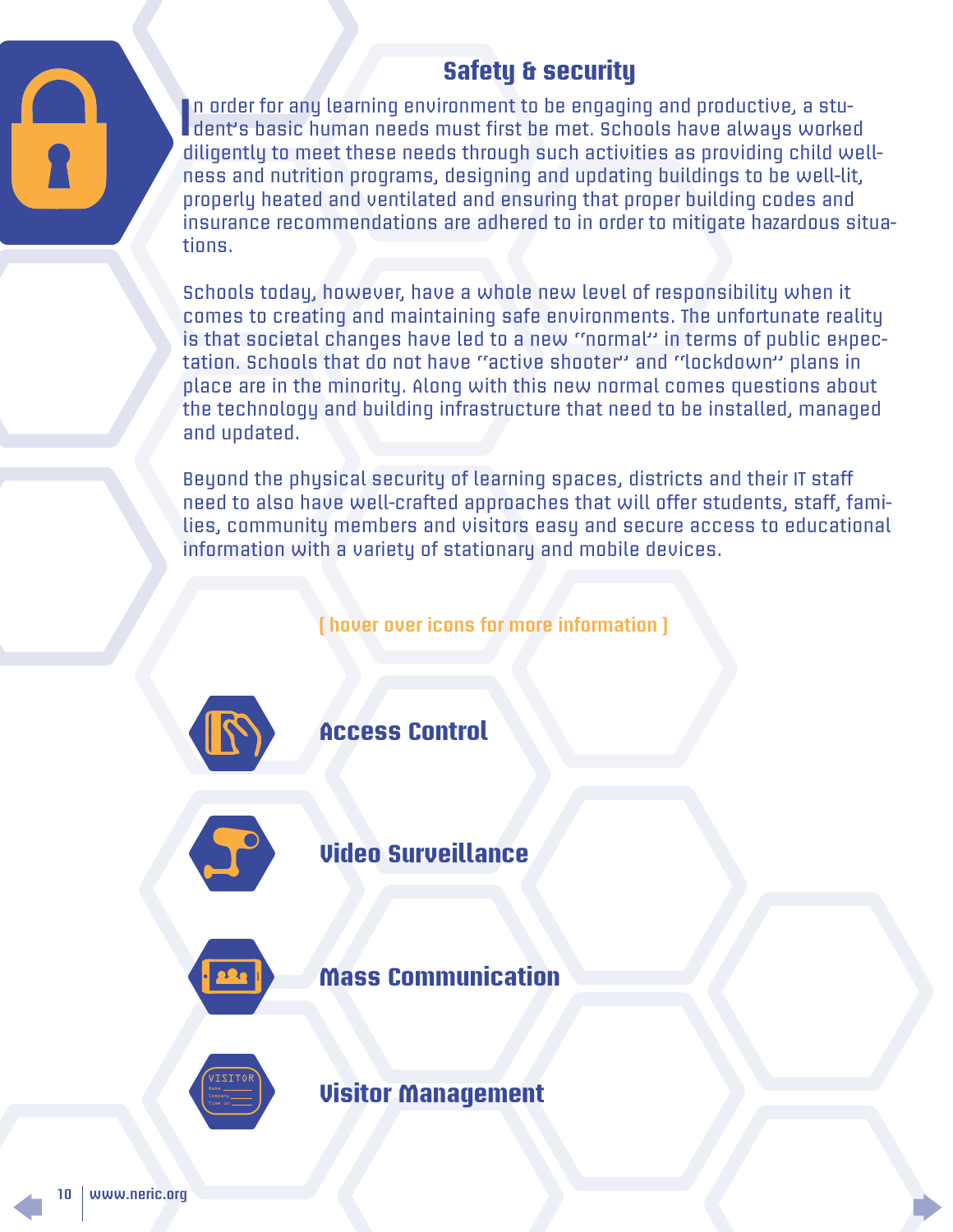## **Creating physically secure schools**

## **Back to basics**

The desk phone is usually the first line of defense in any situation, through which a call to 911 or emergency services can be placed. Though not mentioned in the Smart Schools Bond Act, we should not lose sight of the security that a reliable phone system brings to an organization. A hosted Voice over Internet Protocol (VoIP) phone solution, which includes notification to designated staff of the phone extension from which the 911 call was placed, can allow internal personnel to investigate these calls in a timely manner.

**T**here are many<br>questions still outhere are many standing regarding the content, intention and implementation of the Smart Schools Bond Act. What we do know is that the legislation related to Smart Schools specifically mentions school safety in the form of video surveillance, emergency notification systems and physical access controls.

It has been well documented through research that student achievement increases when students are in a safe learning environment. The Smart Schools Bond Act funding will enable schools to introduce or expand an existing video surveillance sustem that will be a



vital component to a safe learning environment.

When embarking on a security project, the first question you should ask is, "What am I securing and why?" This will help you craft the proper solution for your district and building. The next step is to determine what policies and procedures need to be in place to support your solution. Lastly, the district will need to determine the resources needed to sustain such a system from an internal perspective, as well as from an external perspective. This should include proper training of your staff and adequate maintenance agreements on equipment and software.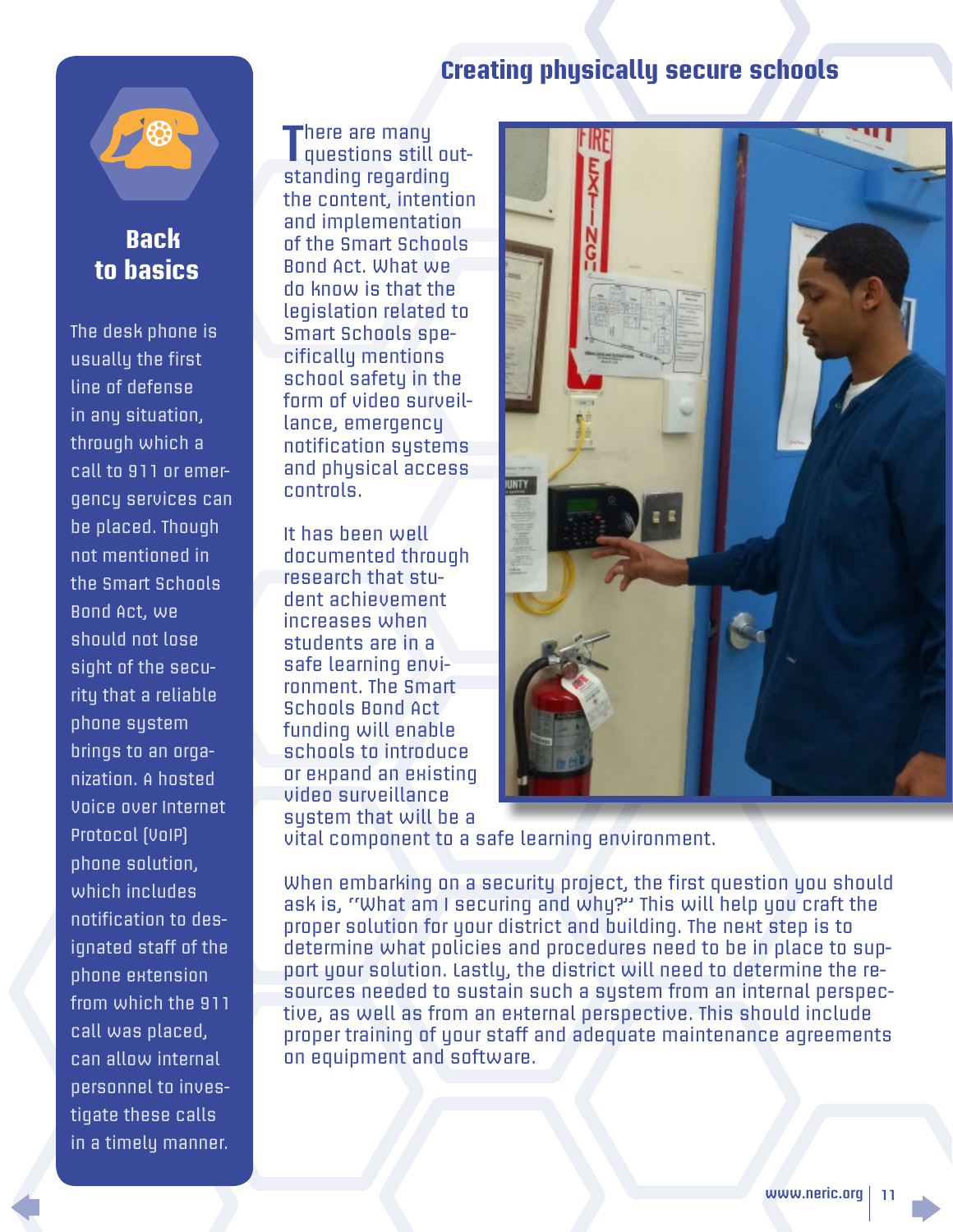## **Creating safety and security around "anytime/anywhere" learning**

**A**nytime/any-where" learning leverages personally owned mobile devices, such as laptops, iPads, tablets and smartphones, to enhance student learning and meet one-to-one computing trends within tightened school district budgets.

Today's learning environment is well-connected and



has extensive on-demand needs. Anywhere there is a signal, students can be found accessing data from their phones and tablets. These mobile devices embody the blending of technologies (applications, tools, readers, etc.) that very easily lend themselves to education and enhanced learning.

The more information students can access, the more they can learn. Students are increasingly more self-directed and collaborative through their secure use of educational tools and digital content. Critical thinking and problem-solving, creativity and innovation, communication and collaboration — all are skills required for students to be competitive, and all are skills enhanced by "anytime/anywhere" learning.

**Creating safer schools** 

**"School safety has to go beyond measuring violence and crime. [Students] need to feel like they are valued [and] belong, and are in a good emotional and psychological state to learn."**

-- Kevin Jennings, former assistant deputy secretary for the Office of Safe and Drug-Free Schools, Department of Education

## **E-rate for broadband in schools and libraries**

The Federal Communications Commission (FCC) has developed the Universal Service Program for Schools and Libraries (E-rate) in order to bring affordable broadband connectivity to schools, libraries and communities. This program has also developed guidelines that are recommended to be followed for short-term and long-term planning for broadband connectivity and Internet access bandwidth. These guidelines are based on the

student populations of the schools, along with the population of the community for library connectivity. The short-term recommendation for Internet access bandwidth for each 1,000 school students of a school is 100 megabits per second (Mbps), along with a broadband connection with scalable capacity up to 1 gigabit-ethernet (GBE) or 1,000 Mbps.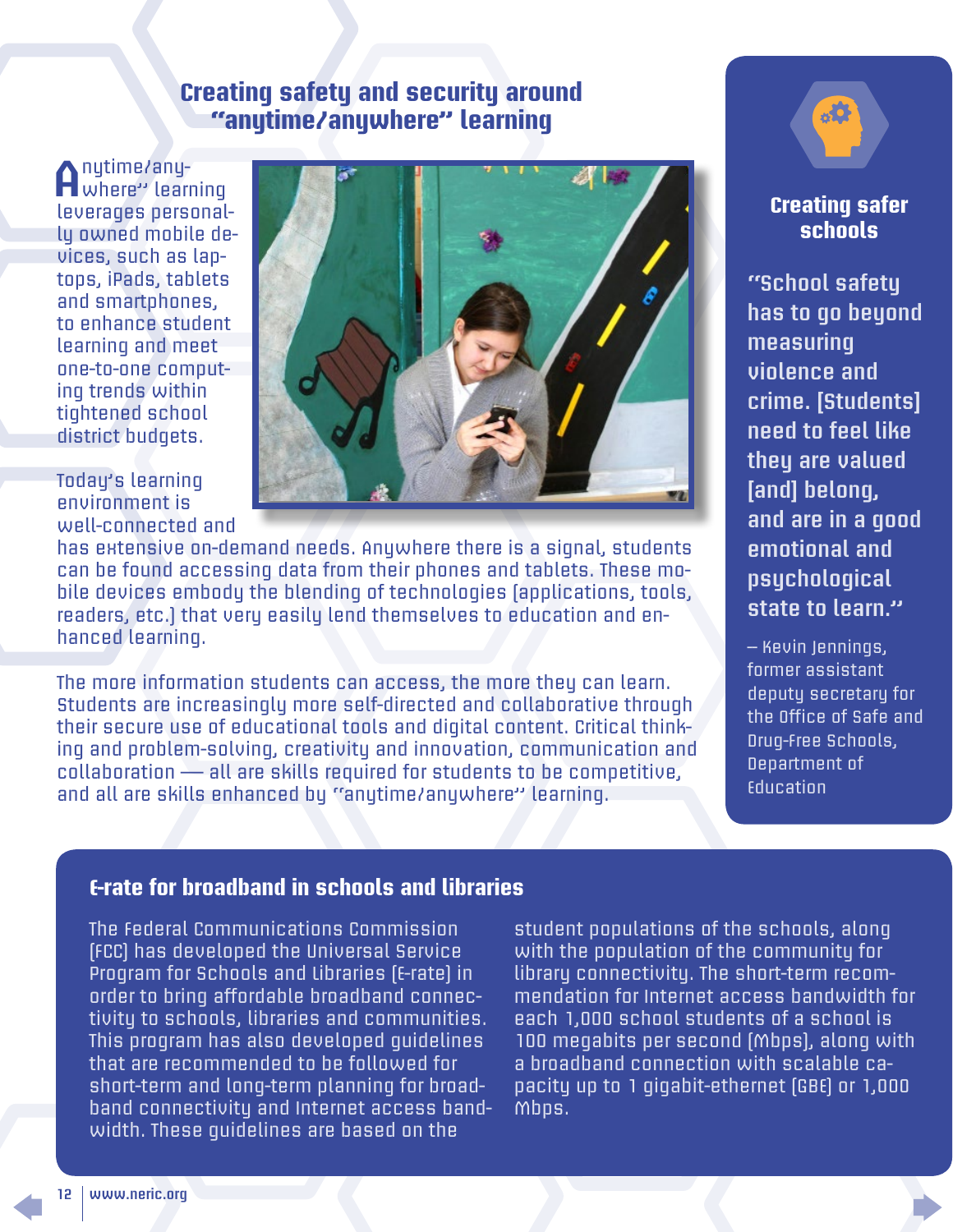## **What's needed to safely BYOD**



**Visibility and** 

**Centralize** 

Areas to expla<sup>r</sup> The mobile devices being used by stuask as you creatents function wirelessly. While there is and related stestill a need for hard-wired connections **F** *f* **h** ronments, as more students bring their in school offices, libraries and lab envimobile devices onto campus the need for wireless access will continue to increase.

> With all these mobile devices connecting at different schools and administrative locations, your district will need to know exactly who is on the network

Managing from a central location is the Are the people accessing the network best use of manpower and provides conaccessed to do some presence the processing control of access to applications only areas of the network that you want

**Real-time** work is important. Obtaining that knowl-Knowing who and what is on your netedge in real time is even more important. on the mobile device that could take

**Visitor acce** learning capabilities. down your network? ing students while also enhancing their

> Correspondingly, the more information families, community members and other school district stakeholders can access, the more informed and invested they will be in the education process.



#### **Digital citizenship**

As access to global resources continues to become more readily available, it is also critically important to focus on Internet safety and ensuring students become good digital citizens. While this new infusion of technology provides countless new opportunities for learning, it also creates far-reaching safety concerns. Providing guidance on the student's digital footprint in regard to their online activity is an important factor to emphasize. For example, providing students with information on choosing secure passwords and guidance on what information is appropriate to share with the world are essential components of responsible Internet access. Educators, parents and families play an important role in helping to build exemplary online habits for our students. Valuable information and resources to assist can be found at [OnGuardOn](http://www.OnGuardOnline.gov)[line.gov,](http://www.OnGuardOnline.gov) which is the federal government's website to help individuals be safe, secure and responsible online.

**www.neric.org 13**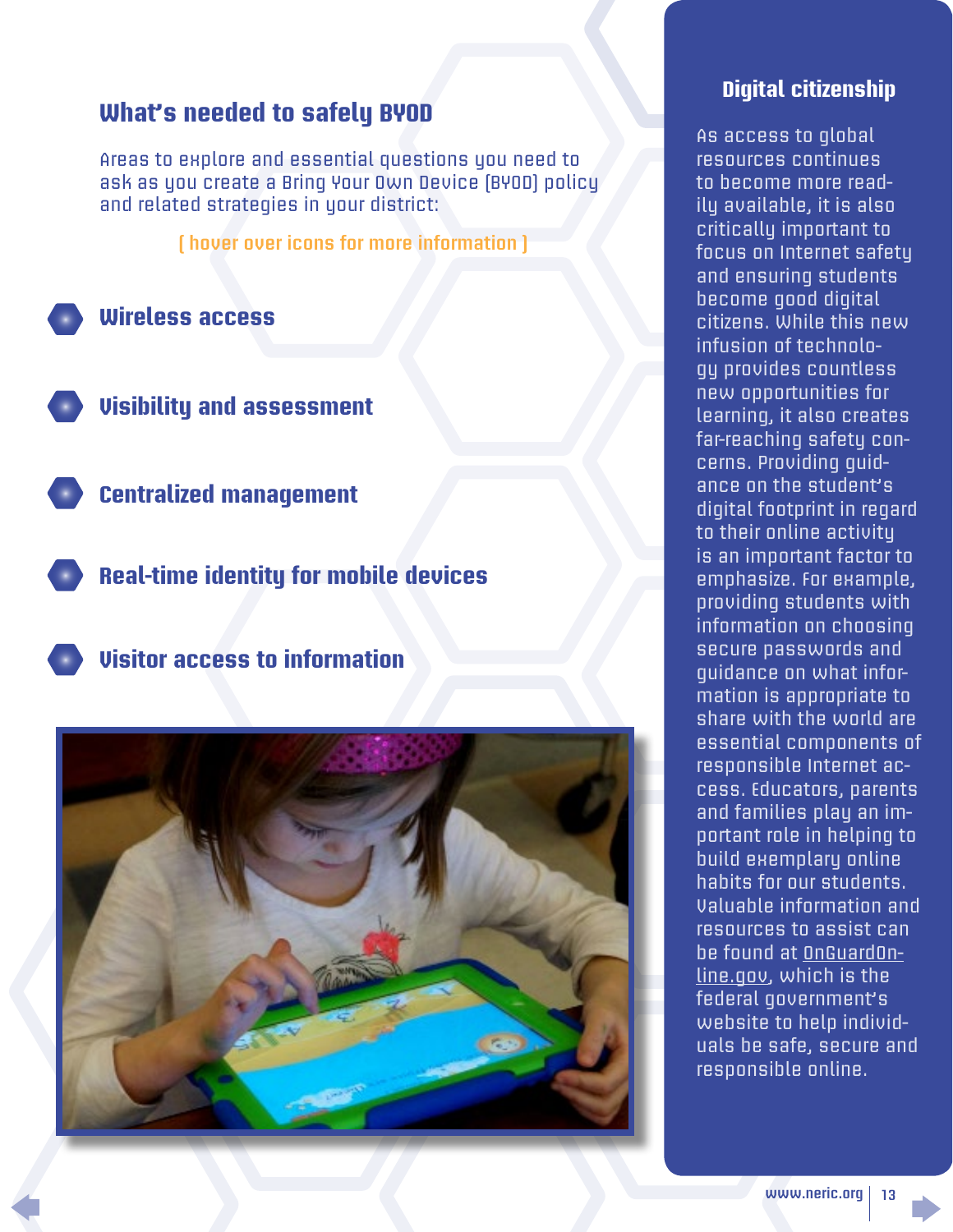## **Leadership, People & Culture**

**We are educating students** in a time of globalized relationships, innovative social/ educational technologies and accelerating change. Given this reality, it is essential to make a shift that will truly transform schools, the learning that happens for students and the ways we help prepare them now for the vibrant and digital world they live in, learn in and will eventually work in at jobs that have yet to be imagined.

#### **Making "shift" happen in your schools**





While the appeal of a significant infusion of additional financial resources related to the Smart Schools Bond Act has many considering what to buy first, "things" should probably be one of the very last considerations if you truly want to transform the educational landscape in your schools.

As suggested in the **introduction**, it is good to start with a vision of what a **student's day** will look like in your smart schools. That's how the planning begins. In order to do this, key stakeholders must be involved from day one.

As you work through the process, communication with all stakeholders is key.

Once a vision has been agreed upon, clearly scripted and attainable timelines need to be established. It is at this point that all purchasing related to your vision can be discussed and planned.

Finally, it is most important to define what attaining your goals will look like and how you can measure success … all while planning for the next steps in a rapidly changing world.



#### **School 3.0**

School 3.0 is a relatively recent development in education. It is designed to equip learners with the skills they will need to learn and succeed in a world that is increasingly fast-paced and technological. It requires students to use creativity when accessing the abundance of free information available using tech tools.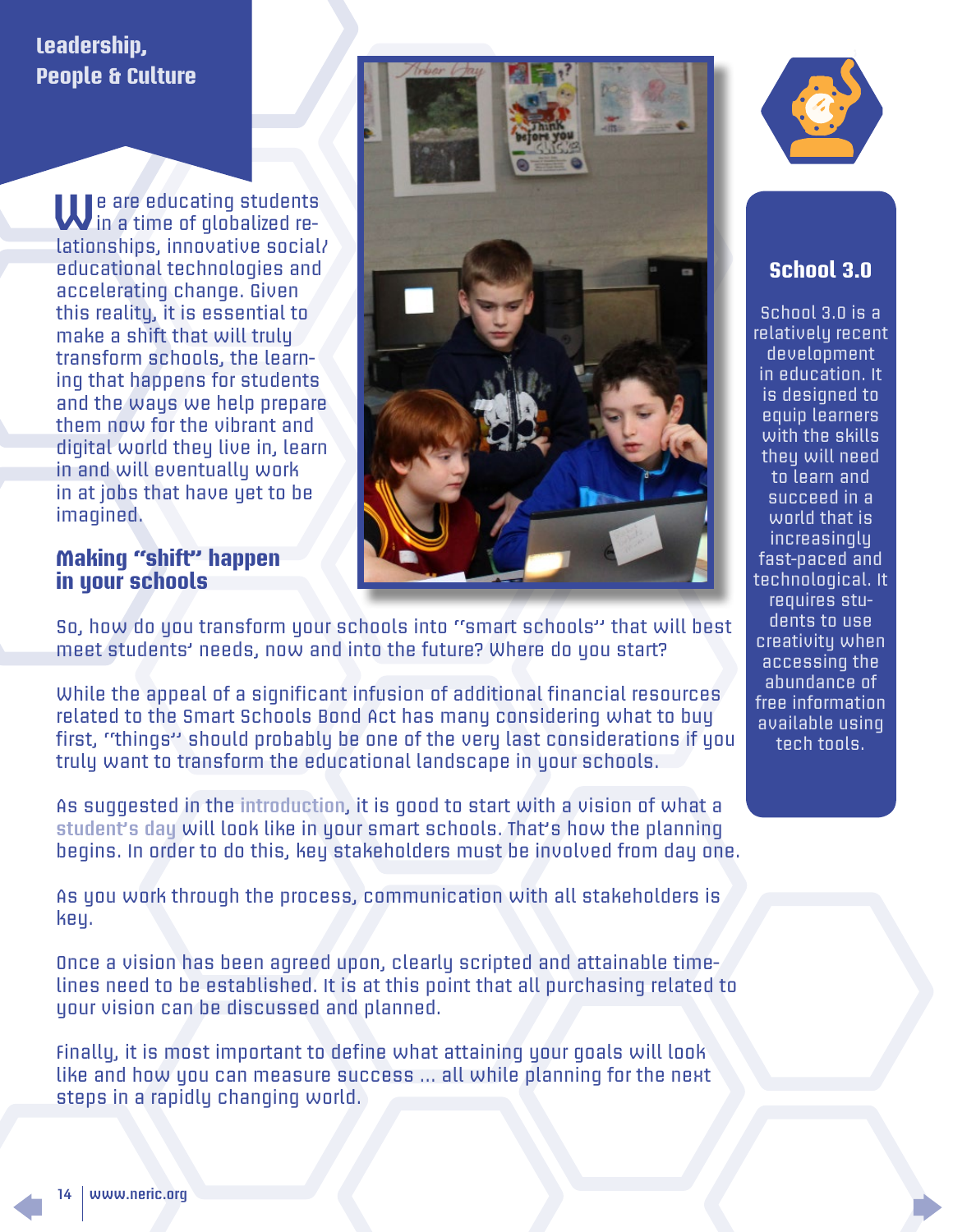## **Essential conditions**

[The International Society for Technology in](http://www.iste.org/standards/essential-conditions)  [Education](http://www.iste.org/standards/essential-conditions) (ISTE) has outlined 14 essential conditions/critical elements necessary to effectively leverage technology for learning. The organization offers educators and school leaders a research-backed framework to guide implementation of the ISTE Standards, tech planning and system-wide change. These include:

#### **• Shared Vision**

Proactive leadership develops a shared vision for educational technology among all education stakeholders, including teachers and support staff, school and district administrators, teacher educators, students, parents and the community.

**• Empowered Leaders**  Stakeholders at every level are empowered to be leaders in effecting change.

#### **• Implementation Planning**

All stakeholders follow a systematic plan aligned with a shared vision for school effectiveness and student learning through the infusion of information and communication technology (ICT) and digital learning resources.

**• Consistent and Adequate Funding** Ongoing funding supports technology infrastructure, personnel, digital resources and staff development.

#### **• Equitable Access**

All students, teachers, staff and school leaders have robust and reliable connectivity and access to current and emerging technologies and digital resources.

#### **• Skilled Personnel**

Educators, support staff and other leaders are skilled in the selection and effective use of appropriate ICT resources.

**• Ongoing Professional Learning** Educators have ongoing access to technology-related professional learning plans and opportunities, as well as dedicated time to practice and share ideas.

#### **• Technical Support**

Educators and students have access to reliable assistance for maintaining, renewing and using ICT and digital learning resources.

**• Curriculum Framework**

Content standards and related digital curriculum resources align with and support digital age learning and work.

#### **• Student-Centered Learning** Planning, teaching and assessment all center on the needs and abilities of the students.

**• Assessment and Evaluation** Teaching, learning, leadership and the use of ICT and digital resources are continually

## **• Engaged Communities**

assessed and evaluated.

Leaders and educators develop and maintain partnerships and collaboration within the community to support and fund the use of ICT and digital learning resources.

#### **• Support Policies**

Policies, financial plans, accountability measures and incentive structures support the use of ICT and other digital resources for both learning and district/ school operations.

#### **• Supportive External Context**

Policies and initiatives at the national, regional and local levels support schools and teacher preparation programs in the effective implementation of technology for achieving curriculum and learning technology ICT standards.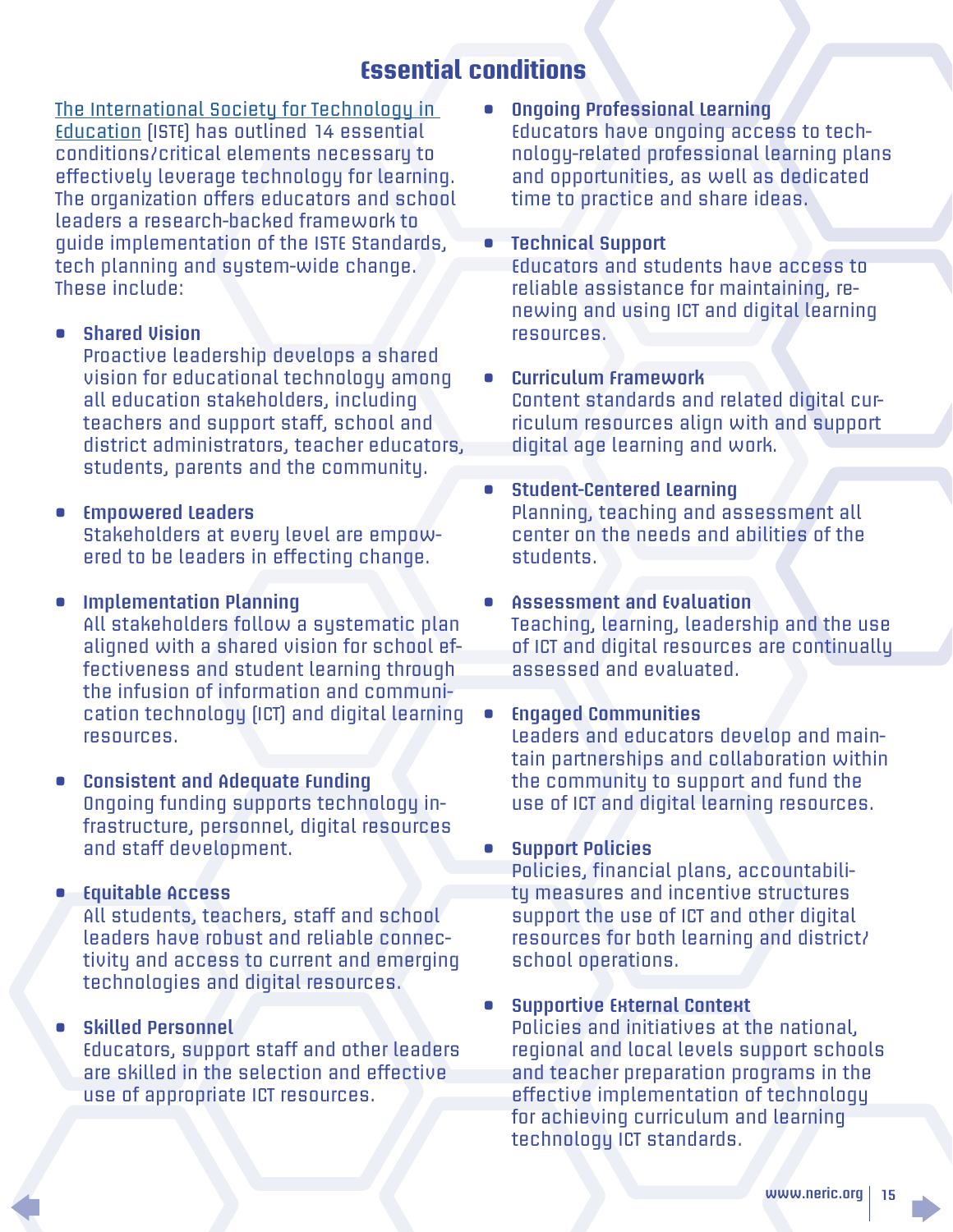#### **About NERIC**

**I**n a geographic service area the covers 12 counties, the Northn a geographic service area that eastern Regional Information Center (NERIC) partners with seven BOCES to provide advanced technology services to 137 school districts. NERIC provides districts with a broad array of services that apply to multiple facets of district operations, such as instruction, student information, finances, human resources, security and test reporting.



NERIC's trained professionals and technical experts are the key components in our charge to provide comprehensive and highly effective services for school district operations. In order to provide our schools the best technology and application solutions possible for each service and program, every software package we custom-assemble for districts is tested, certified and locally supported.

NERIC deploys dozens of trained and certified technical experts throughout the region who design, install, support and manage

hundreds of school districts' wide-area and local-area networks. All technical support areas, from help desk troubleshooting to technology maintenance, are covered.

In addition, NERIC's instructional staff development offerings give districts the chance to collaborate to further enhance their staff development programs. Emphasis on New York State/Common Core Learning Standards and current courseware are combined with professional training staff to provide high-quality planning and training services our districts have come to depend on.

**Questions about how NERIC can help you and those in your district as you work toward transforming your schools and the learning that happens there?** 



**Curriculum, Pedagogy & Assessment Mike Sylofski**, manager, eLearning Services, [michael.sylofski@neric.org,](mailto:michael.sylofski%40neric.org?subject=) (518) 862-5499



**Infrastructure, Security & Technology Jim McQuade**, manager, Network Services, [Jim.mcquade@neric.org](mailto:jim.mcquade%40neric.org?subject=), (518) 862-5363

#### **Steve Yankowski**,

managing program coordinator II, Network Services/WAN/Server Infrastructure [stephen.yankowski@neric.org](mailto:stephen.yankowski%40neric.org?subject=), (518) 862-5373

#### **Linda Klime**

managing program coordinator I, Business Services [linda.klime@neric.org,](mailto:linda.klime%40neric.org?subject=) (518) 862-5338



**Leadership, People & Culture Dale Breault**, director, [dale.breault@neric.org,](mailto:dale.breault%40neric.org?subject=) (518) 862-5427

**Aaron Bochniak**, deputy director, [aaron.bochniak@neric.org,](mailto:aaron.bochniak%40neric.org?subject=) (518) 862-5311 (Capital Region BOCES, Questar III)

**David Versocki**, deputy director, [david.versocki@neric.org,](mailto:david.versocki%40neric.org?subject=) (WSHWE and HFM BOCES, Shenedehowa and Burnt Hills-Ballston Lake Schools)

**Roxanne Pombrio**, assistant director, [roxanne.pombrio@neric.org,](mailto:roxanne.pombrio%40neric.org?subject=) (FEH, CVES and SLL BOCES)